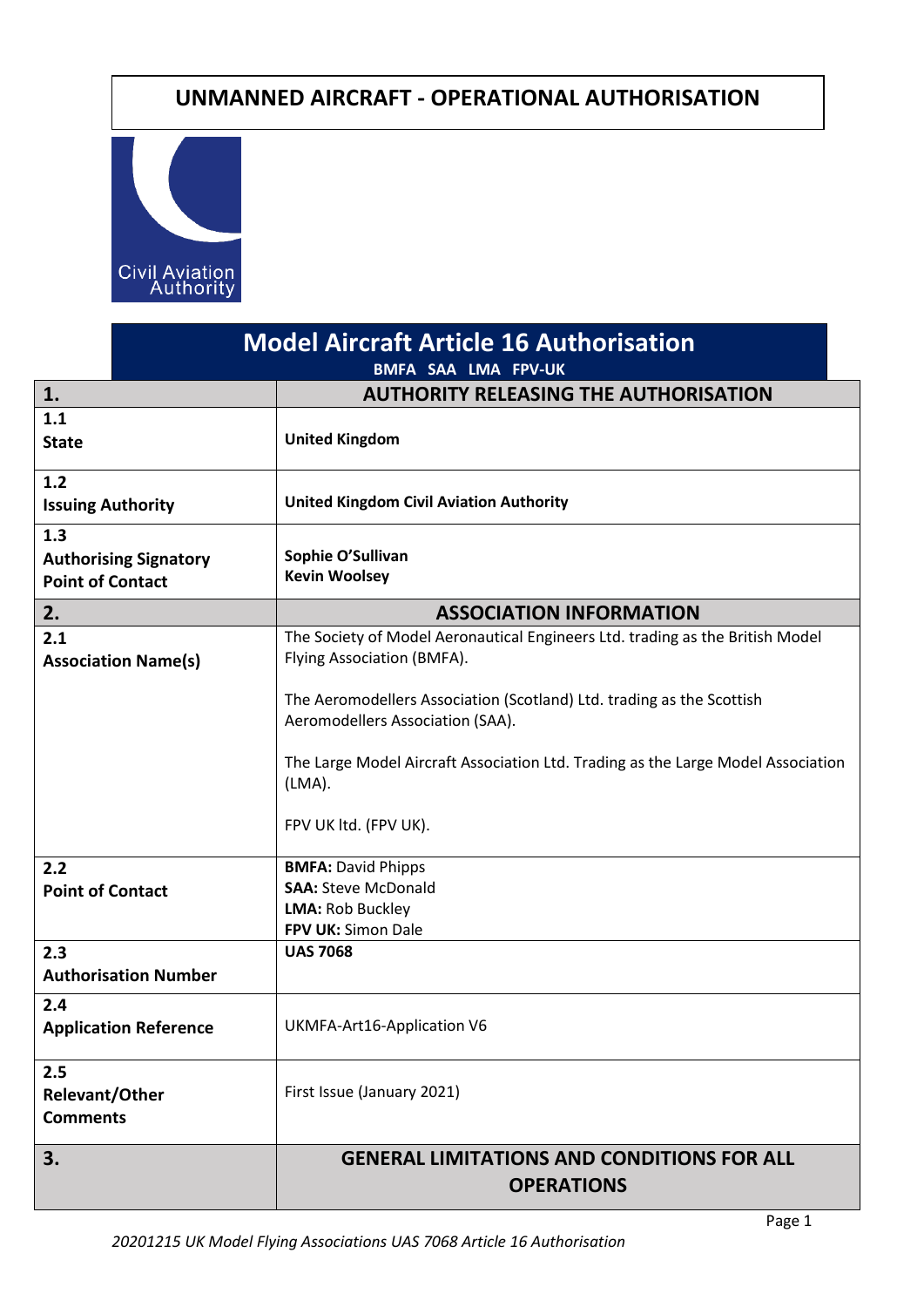| 3.1                                 | This authorisation shall only apply to a member of one of the UK Model Aircraft                                                  |
|-------------------------------------|----------------------------------------------------------------------------------------------------------------------------------|
| <b>Applicability</b>                | Associations described in section 2.1.                                                                                           |
|                                     |                                                                                                                                  |
| 3.2                                 | (1) This authorisation shall only apply to UAS operators and remote pilots of                                                    |
| <b>Type of Unmanned Aircraft</b>    | model aircraft, as defined in section 7.1.                                                                                       |
|                                     |                                                                                                                                  |
|                                     | This includes:                                                                                                                   |
|                                     | Any model aircraft                                                                                                               |
|                                     | Any control line model aircraft                                                                                                  |
|                                     | Any round-the-pole model aircraft                                                                                                |
|                                     |                                                                                                                                  |
|                                     | Subject to the mass limitations described in section 3.6                                                                         |
|                                     | Note 1                                                                                                                           |
|                                     | Control Line and Round-the-pole model aircraft with a mass of not more than 1Kg                                                  |
|                                     | are outside the scope of the UAS IR (as defined in section 7) as set out in the Basic                                            |
|                                     | Regulation (Regulation (EU) 2018/1139) and are instead regulated within the Air                                                  |
|                                     | Navigation Order, article 265E.                                                                                                  |
|                                     |                                                                                                                                  |
| 3.3                                 | (1) The minimum age for a UAS Operator is 18 years.                                                                              |
| <b>Minimum Age</b>                  |                                                                                                                                  |
|                                     | (2) In accordance with UAS IR article 9(5), the minimum age for a remote pilot,                                                  |
|                                     | operating within the limits of this authorisation, is 10 years.                                                                  |
|                                     |                                                                                                                                  |
|                                     | No minimum age for a remote pilot operating within the limits of this<br>(3)                                                     |
|                                     | authorisation applies to:                                                                                                        |
|                                     | 1) Any remote pilot of a physically constrained model aircraft as                                                                |
|                                     | defined in 7.1.                                                                                                                  |
|                                     | Any remote pilot who is under the direct supervision of another<br>2)                                                            |
|                                     | remote pilot who has reached the age of 14 years, and both are<br>compliant with the applicable competence requirements, set out |
|                                     | in 3.12.                                                                                                                         |
|                                     |                                                                                                                                  |
| 3.4                                 | (1) The remote pilot is responsible for the safety of the operation and may only                                                 |
| <b>Safety Accountability</b>        | fly the model aircraft if reasonably satisfied that the flight can be safely made.                                               |
|                                     |                                                                                                                                  |
| 3.5                                 | (1) Any UAS Operator making use of this authorisation must ensure they are                                                       |
| <b>Registration of the Operator</b> | registered with the CAA in accordance with Article 14 of the UAS IR, as                                                          |
|                                     | defined in section 7.1.                                                                                                          |
|                                     |                                                                                                                                  |
|                                     | (2) The registration number (OP-ID) must be clearly displayed on the aircraft, or                                                |
|                                     | within a compartment that can easily be accessed without the use of a tool.                                                      |
|                                     |                                                                                                                                  |
|                                     | (3) Control line and round-the-pole model aircraft (as defined in section 7.1) are                                               |
|                                     | exempt from some requirements set out in section 4.1 of this authorisation.                                                      |
|                                     | Note 1:                                                                                                                          |
|                                     | The requirement to register does not apply to the operator of UAS operated only                                                  |
|                                     | indoors. Additionally, an exemption has been included in section 8, from the                                                     |
|                                     | requirement to register as an operator of control line or round-the-pole model                                                   |
|                                     | aircraft of not more than 1Kg, subject to the conditions within.                                                                 |
|                                     |                                                                                                                                  |
|                                     | Note 2:                                                                                                                          |
|                                     | The requirement to register only applies to:                                                                                     |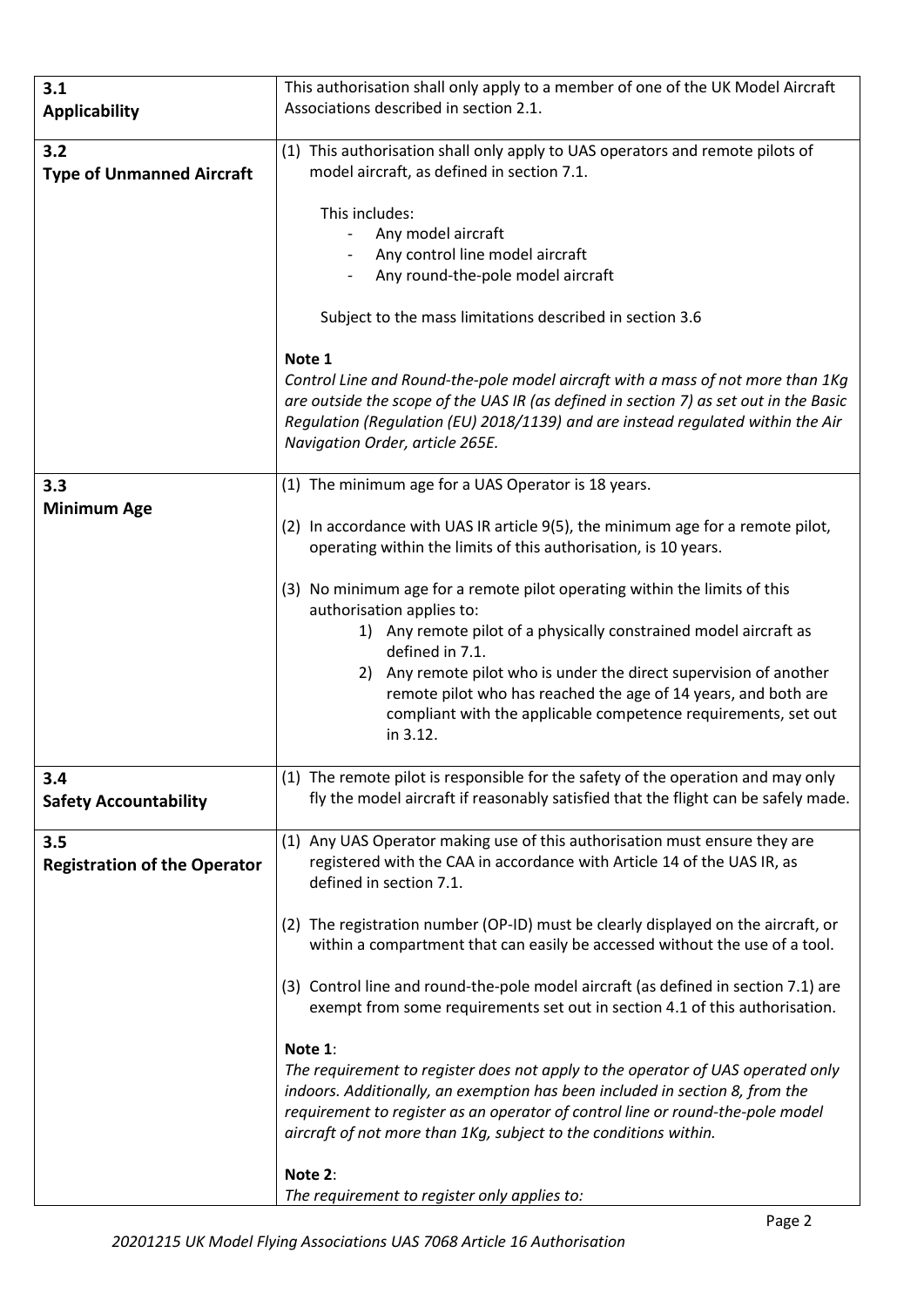|                                               | the operator of a UAS with a mass greater than 250g; or<br>$\overline{\phantom{a}}$<br>the operator of a UAS below 250g which is equipped with a sensor able to<br>capture personal data and which is not a toy as defined in The Toys (Safety)<br>Regulations 2011.<br>Note 3:<br>The definition of a 'toy' includes: 'products designed or intended, whether or not<br>exclusively, for use in play by children under 14 years in age'.<br>Products equipped with combustion engines are specifically excluded from this |
|-----------------------------------------------|----------------------------------------------------------------------------------------------------------------------------------------------------------------------------------------------------------------------------------------------------------------------------------------------------------------------------------------------------------------------------------------------------------------------------------------------------------------------------------------------------------------------------|
|                                               | definition of a toy.                                                                                                                                                                                                                                                                                                                                                                                                                                                                                                       |
| 3.6<br><b>Maximum Take-Off Mass</b><br>(MTOM) | (1) This authorisation applies only to model aircraft with a MTOM (as defined in<br>section 7.1) less than 25Kg.                                                                                                                                                                                                                                                                                                                                                                                                           |
|                                               | (2) The operation of model aircraft with a MTOM of 25Kg or greater requires a<br>separate authorisation.                                                                                                                                                                                                                                                                                                                                                                                                                   |
|                                               | Note 1:<br>Model aircraft below 250g, which are operated in accordance with this<br>authorisation, are subject to the limitations and conditions described throughout<br>this authorisation. In most circumstances, however, they may be operated within<br>the Open Category, and subject to the basic requirements for a UAS with a mass<br>less than 250g.                                                                                                                                                              |
| 3.7<br>Location(s) of operation               | This authorisation may be used throughout the United Kingdom, at:<br>1. Any established model flying club site;<br>a) Any established model flying club located in a 'built-up area' as defined<br>in section 7.1, must conduct a risk assessment, with suitable<br>mitigations. This must be made available to members flying at that site,<br>who must be familiar with it;                                                                                                                                              |
|                                               | or<br>2. Any other suitable area, which is not a built-up area, as defined in section<br>7.1, other than in the circumstances defined in 2(a) below;<br>a) A built-up area which is only used substantially for recreational<br>purposes may be considered a 'suitable area'. Operation within such<br>an area must be supported by a risk assessment.                                                                                                                                                                     |
| 3.8<br><b>Type of Operation</b>               | (1) The remote pilot of a model aircraft must maintain direct, unaided visual<br>contact with the aircraft sufficient to monitor its flight path in relation to<br>other aircraft, persons, vehicles, vessels and structures for the purpose of<br>avoiding collisions, unless the aircraft is being flown in accordance with the<br>'First Person View' conditions of section 4.3.                                                                                                                                        |
|                                               | (2) The operation of model aircraft for purposes other than sport, recreation,<br>education or demonstration, places the operation outside the definition of a<br>model aircraft, and therefore this authorisation may not be used for such<br>operations.                                                                                                                                                                                                                                                                 |
| 3.9                                           | (1) The operation of model aircraft within this authorisation is limited to a height<br>of 120m (400ft), unless the conditions below are met.                                                                                                                                                                                                                                                                                                                                                                              |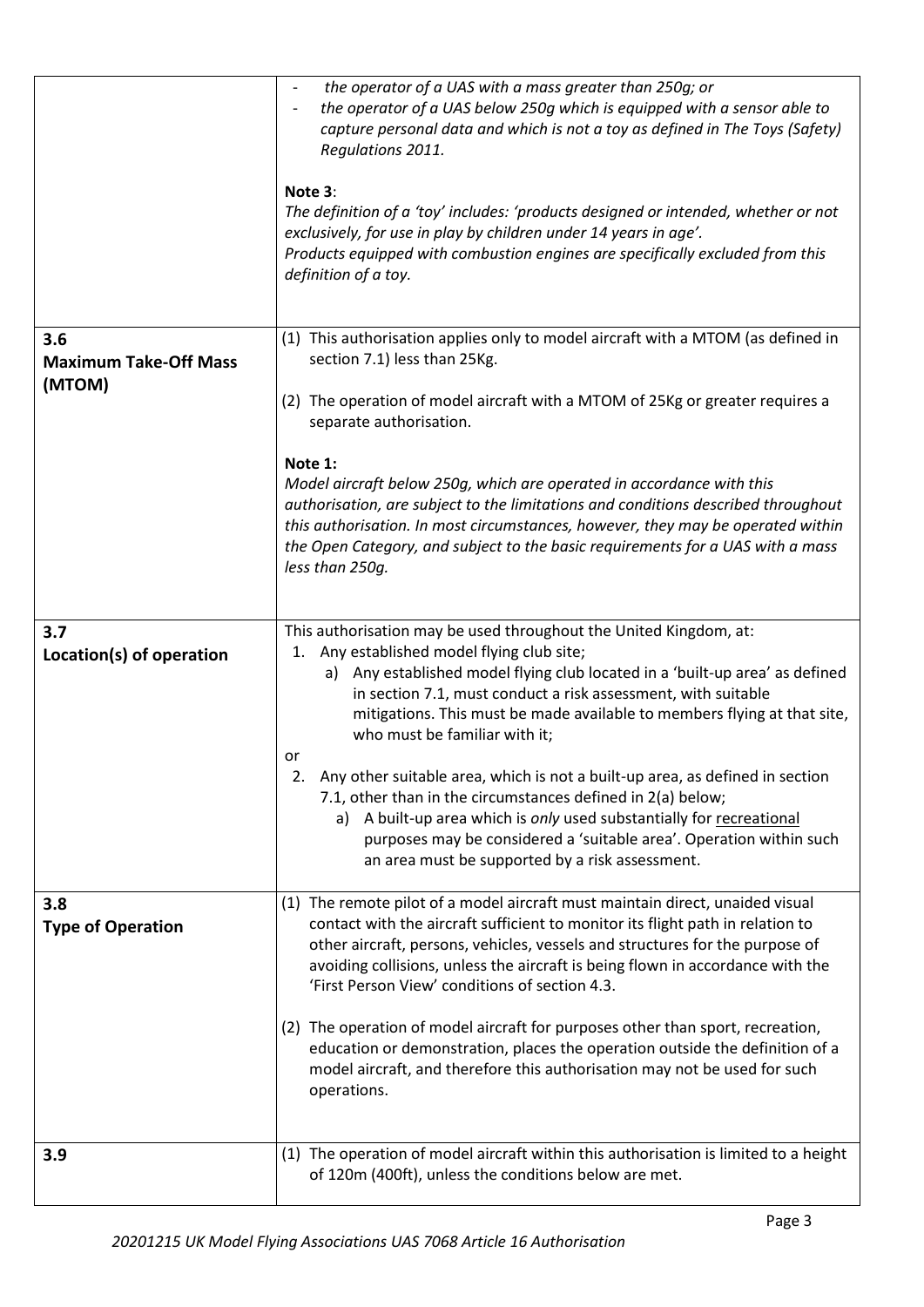| <b>Operating</b><br>heights/altitudes/levels           | (2) A model aircraft is permitted to fly at a height in excess of 120m (400ft) above<br>the surface, in accordance with the limitations of this authorisation, if all the<br>conditions in sub paragraphs a) to e) below are met.<br>a) The model aircraft is not a rotorcraft with more than one lift generating<br>rotor or propeller;<br>b) The model aircraft is not an automated model aircraft as defined in<br>section 7.1;<br>The model aircraft is not being flown within the Flight Restriction Zone of<br>C)<br>an aerodrome, unless operating with the appropriate permission from<br>the aerodrome as set out in ANO article 94.<br>The model aircraft remains within the visual line of sight of the remote<br>d)<br>pilot;<br>e) The mass of the model aircraft (MTOM- see section 3.6) shall not exceed<br>7.5Kg, with the exception of the circumstances in (e(i)) below;<br>The model aircraft is a glider, the mass (MTOM) of which does<br>i.<br>not exceed 14Kg. In this case, it may not be flown at a height<br>greater than 120m above the remote pilot but may be flown at a<br>height exceeding 120m above the surface directly beneath the<br>glider. |
|--------------------------------------------------------|----------------------------------------------------------------------------------------------------------------------------------------------------------------------------------------------------------------------------------------------------------------------------------------------------------------------------------------------------------------------------------------------------------------------------------------------------------------------------------------------------------------------------------------------------------------------------------------------------------------------------------------------------------------------------------------------------------------------------------------------------------------------------------------------------------------------------------------------------------------------------------------------------------------------------------------------------------------------------------------------------------------------------------------------------------------------------------------------------------------------------------------------------------------------------------|
| 3.10<br><b>Remote Pilot</b><br><b>Responsibilities</b> | (1)<br>The remote pilot shall:<br>(a)<br>Not perform duties under the influence of psychoactive substances or<br>alcohol or when they are unfit to perform their tasks due to injury,<br>fatigue, medication, sickness or other causes;<br>(b)<br>Have the appropriate remote pilot competency as defined in section<br>3.12 and carry a proof of competency while operating the model<br>aircraft.                                                                                                                                                                                                                                                                                                                                                                                                                                                                                                                                                                                                                                                                                                                                                                              |
|                                                        | Be familiar with manufacturer's instructions provided by the<br>(c)<br>manufacturer of the UAS, if applicable.<br>(2)<br>Before starting a UAS operation, the remote pilot shall comply with all of<br>the following:<br>Obtain updated information relevant to the intended operation about<br>(a)<br>any relevant airspace restrictions;<br>(b)<br>Ensure that the operating environment is compatible with the<br>limitations and conditions set out within this authorisation;<br>Ensure that the model aircraft is in a safe condition to complete the<br>(c)<br>intended flight safely;<br>(d)<br>Ensure that any relevant information about the operation has been<br>made available to the relevant air traffic service (ATS) unit, other<br>airspace users and relevant stakeholders, when required.<br>(3)<br>During the flight, the remote pilot shall:                                                                                                                                                                                                                                                                                                               |
|                                                        | Comply with the limitations and conditions set out within this<br>(a)<br>authorisation;<br>(b)<br>Avoid any risk of collision with any manned aircraft and discontinue a<br>flight when continuing it may pose a risk to other aircraft, people,<br>animals, environment or property;                                                                                                                                                                                                                                                                                                                                                                                                                                                                                                                                                                                                                                                                                                                                                                                                                                                                                            |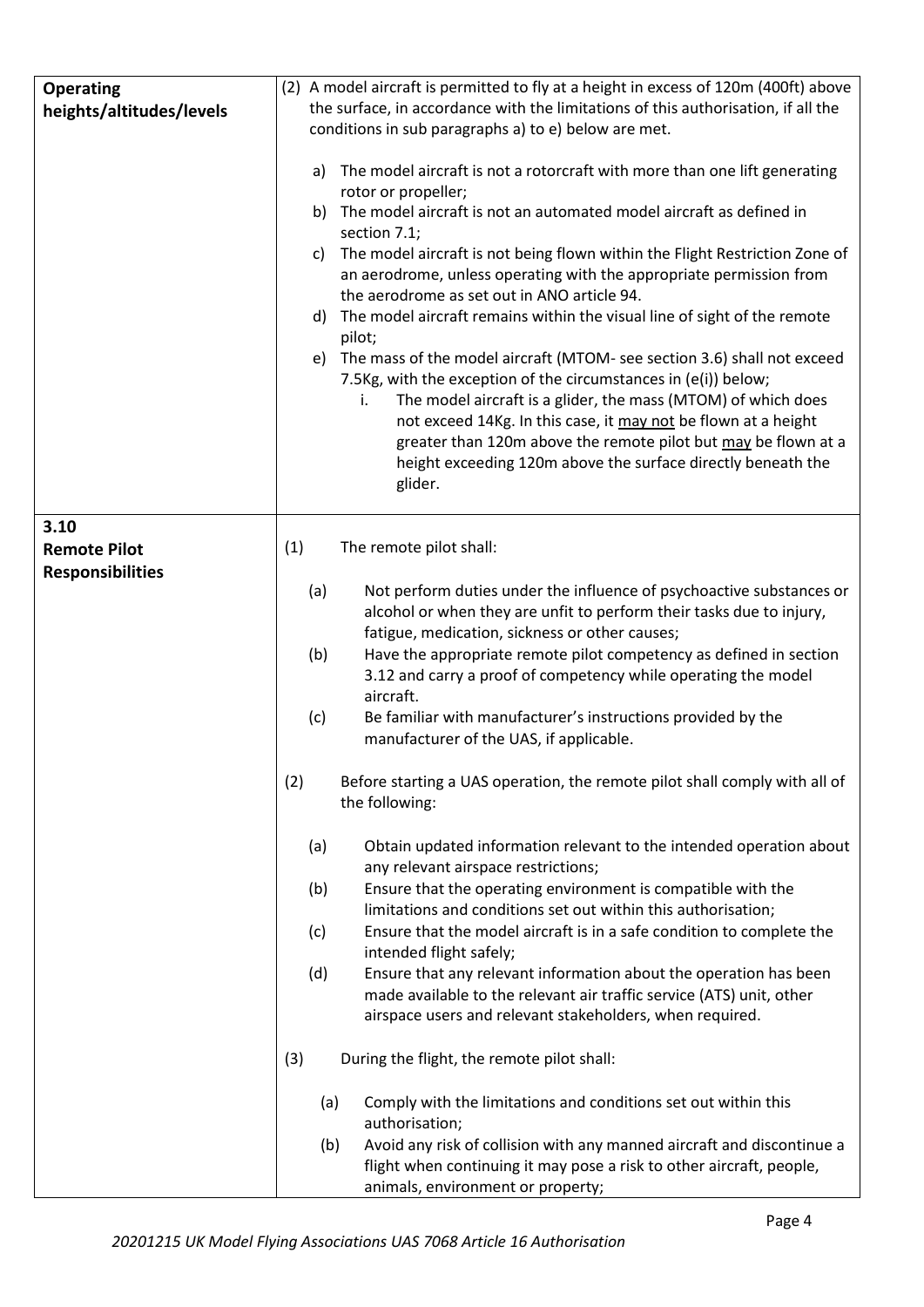|                                                           | (c)<br>Comply with any applicable airspace restrictions;<br>(d)<br>Comply with the rules and procedures of their respective association;<br>not fly close to or inside areas where an emergency response effort is<br>(e)<br>ongoing unless they have permission to do so from the responsible<br>emergency response services.<br>Note 1:<br>It is acknowledged that in many instances, the UAS Operator and the remote<br>pilot is the same person. In such cases, this person must discharge the<br>responsibilities of both the remote pilot and the UAS Operator (Section 3.16).                                                                                                            |
|-----------------------------------------------------------|-------------------------------------------------------------------------------------------------------------------------------------------------------------------------------------------------------------------------------------------------------------------------------------------------------------------------------------------------------------------------------------------------------------------------------------------------------------------------------------------------------------------------------------------------------------------------------------------------------------------------------------------------------------------------------------------------|
| 3.11<br><b>Separation Distances for</b><br>model aircraft | A model aircraft that is not a free flight model aircraft, and with a MTOM<br>1.<br>above 250g and not more than 7.5Kg shall not be flown:<br>Within a horizontal distance of 30m of assemblies of people, as defined<br>a)<br>in section 7.1;<br>b) Within 30m of any uninvolved person, as defined in section 7.1. This<br>distance may be reduced to 15m for take-off and landing if required for<br>practical operations and there are locally applied mitigations to protect<br>uninvolved persons, following a local risk assessment.                                                                                                                                                     |
|                                                           | 2. A model aircraft with a MTOM greater than 7.5Kg, and less than 25kg shall<br>not be flown:<br>Within a horizontal distance of 50m of assemblies of people, as defined<br>a)<br>in section 7.1. This distance may be reduced to 30m for take-off and<br>landing if required for practical operations and there are locally applied<br>mitigations to protect uninvolved persons, following a local risk<br>assessment.<br>b) Within 30m of any uninvolved person, as defined in section 7.1.<br>Note 1: Specific limitations for the operation of free flight model aircraft are set<br>out in section 4.2.                                                                                   |
| 3.12<br><b>Remote Pilot Competence</b>                    | (1) Any remote pilot operating in accordance with this authorisation must<br>demonstrate a suitable level of pilot competence, by either (a) or (b) below:<br>Passing one of the following online tests:<br>a)<br>CAA online DMARES test;<br>i.<br>ii.<br><b>BMFA online test;</b><br>LMA Theoretical Proficiency online test<br>iii.<br>FPV UK certificate of competency: Drone Law ('A' Certificate)<br>iv.<br>online test;<br>Having passed the test (prior to 31/12/2020) for:<br>b)<br><b>BMFA Achievement Certificate;</b><br>i.<br>SAA Bronze Certificate;<br>ii.<br>LMA Basic Proficiency or Full Proficiency test;<br>iii.<br>FPV UK Certificate of Competency: Drone Law Test;<br>iv. |
|                                                           | (2) Remote pilots demonstrating competence through methods 1b(i), (ii), iii) or<br>(iv) must also confirm to their respective association(s) that they have read<br>and understood the conditions and restrictions that apply to them when<br>flying unmanned aircraft in accordance with this authorisation.<br>(3) The associations must keep a record of such confirmations that can be made<br>available for audit on request.                                                                                                                                                                                                                                                              |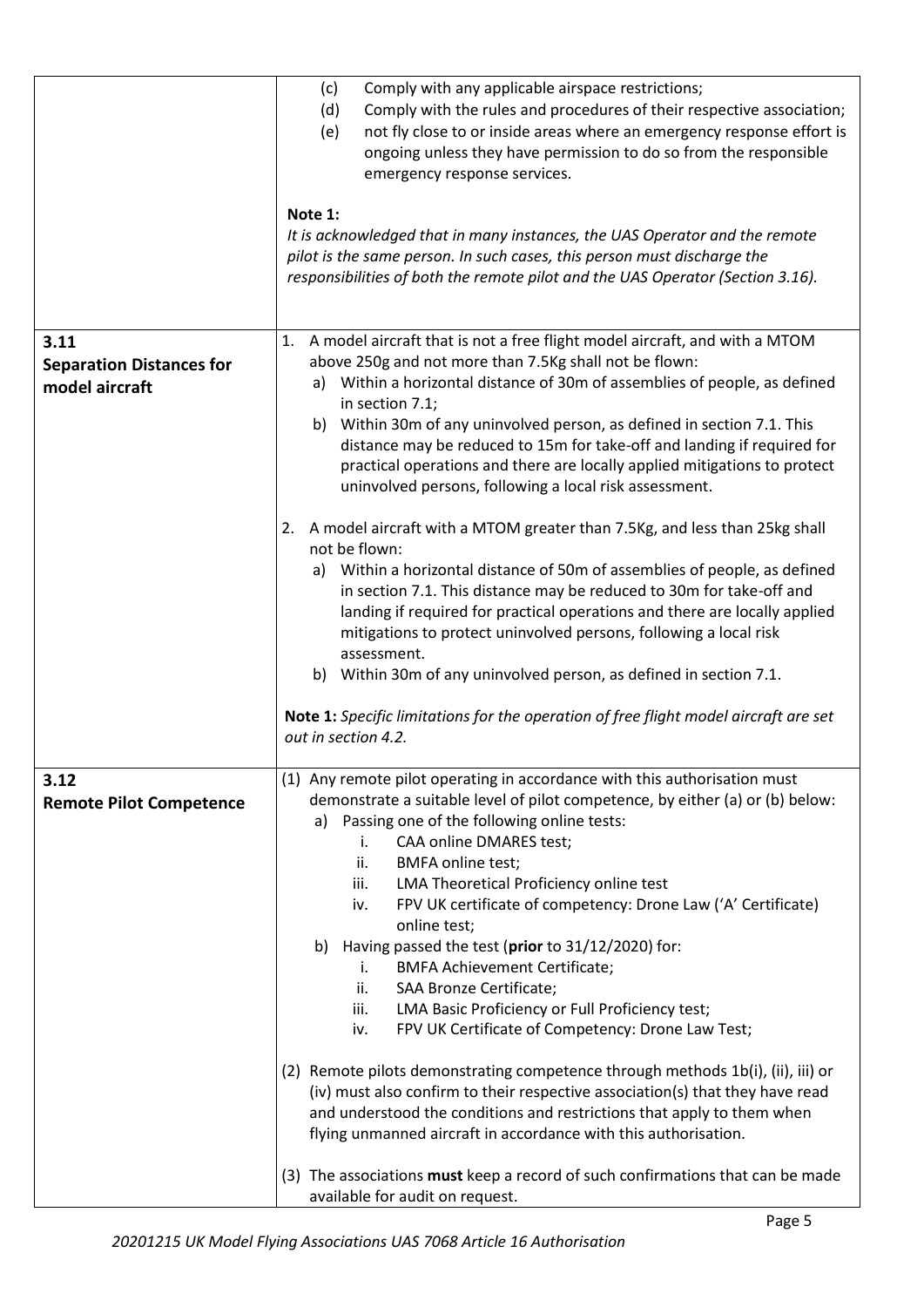| 3.13                                | (1) Correct reporting to the AAIB and the CAA must be carried out.                                                                                                                                                                                                                                                                                                                                                                                                                                     |
|-------------------------------------|--------------------------------------------------------------------------------------------------------------------------------------------------------------------------------------------------------------------------------------------------------------------------------------------------------------------------------------------------------------------------------------------------------------------------------------------------------------------------------------------------------|
| <b>Reporting Requirement</b>        | (2) The following must be reported to the AAIB in accordance with Regulation<br>(EU)996/2010 (as retained in UK domestic law) and the AAIB website:<br><b>Accidents</b><br><b>Serious Incidents</b><br>(3) The following must be reported to the CAA, in accordance with Regulation<br>(EU) 376/2014 (The reporting regulation) (as retained in UK domestic law):<br>Occurrences which involve any of the following:<br>Fatality<br>$\circ$<br>Serious Injury<br>$\circ$<br>Manned aircraft<br>$\circ$ |
|                                     | The following must be reported to the CAA, as a condition of this<br>authorisation:<br>Serious Incidents or Other Occurrences which involve any of the                                                                                                                                                                                                                                                                                                                                                 |
|                                     | following:                                                                                                                                                                                                                                                                                                                                                                                                                                                                                             |
|                                     | Manned aircraft<br>$\circ$                                                                                                                                                                                                                                                                                                                                                                                                                                                                             |
|                                     | Operating above 400ft<br>$\circ$<br>Operating less than 50m from uninvolved people<br>$\circ$                                                                                                                                                                                                                                                                                                                                                                                                          |
|                                     | Any instances of flight beyond the visual line of sight of the remote pilot                                                                                                                                                                                                                                                                                                                                                                                                                            |
|                                     |                                                                                                                                                                                                                                                                                                                                                                                                                                                                                                        |
|                                     | Note 1:                                                                                                                                                                                                                                                                                                                                                                                                                                                                                                |
|                                     | Further guidance on reporting requirements and relevant definitions can be found<br>in CAP 722.                                                                                                                                                                                                                                                                                                                                                                                                        |
| 3.14<br><b>Dropping of Articles</b> | (1) Only insofar as it relates to the dropping of material, model aircraft<br>operations are exempt from the requirements in UAS IR Article 4(1)(f), subject<br>to the condition that:                                                                                                                                                                                                                                                                                                                 |
|                                     | The remote pilot must not cause or permit any article or animal to be<br>a)<br>dropped from an unmanned aircraft so as to endanger persons or<br>property.                                                                                                                                                                                                                                                                                                                                             |
| 3.15                                | (1) Any member of an association listed in section 2.1, making use of this                                                                                                                                                                                                                                                                                                                                                                                                                             |
| <b>Member Compliance</b>            | authorisation shall comply with the procedures and rules set out by that                                                                                                                                                                                                                                                                                                                                                                                                                               |
|                                     | association.<br>(2) The rules and procedures of the associations listed in section 2.1, shall reflect                                                                                                                                                                                                                                                                                                                                                                                                  |
|                                     | the conditions and limitations of this authorisation.                                                                                                                                                                                                                                                                                                                                                                                                                                                  |
|                                     |                                                                                                                                                                                                                                                                                                                                                                                                                                                                                                        |
| 3.16                                | The registered operator (The 'UAS operator') for the model aircraft must<br>1)<br>comply with the following requirements:                                                                                                                                                                                                                                                                                                                                                                              |
| <b>Operator Responsibilities</b>    |                                                                                                                                                                                                                                                                                                                                                                                                                                                                                                        |
|                                     | Ensure the remote pilot is in possession of the relevant remote pilot<br>a)                                                                                                                                                                                                                                                                                                                                                                                                                            |
|                                     | competence requirements, as set out in section 3.12;                                                                                                                                                                                                                                                                                                                                                                                                                                                   |
|                                     | Ensure that the model aircraft is sufficiently maintained, and that any<br>b)                                                                                                                                                                                                                                                                                                                                                                                                                          |
|                                     | repairs carried out to it are satisfactorily made, such that it is in a safe<br>condition to be flown;                                                                                                                                                                                                                                                                                                                                                                                                 |
|                                     | Ensure that the remote pilot is aware of the limitations and conditions of<br>C)                                                                                                                                                                                                                                                                                                                                                                                                                       |
|                                     | this authorisation;                                                                                                                                                                                                                                                                                                                                                                                                                                                                                    |
|                                     | Ensure that the remote pilot is aware of the rules and procedures of<br>d)<br>their relevant association;                                                                                                                                                                                                                                                                                                                                                                                              |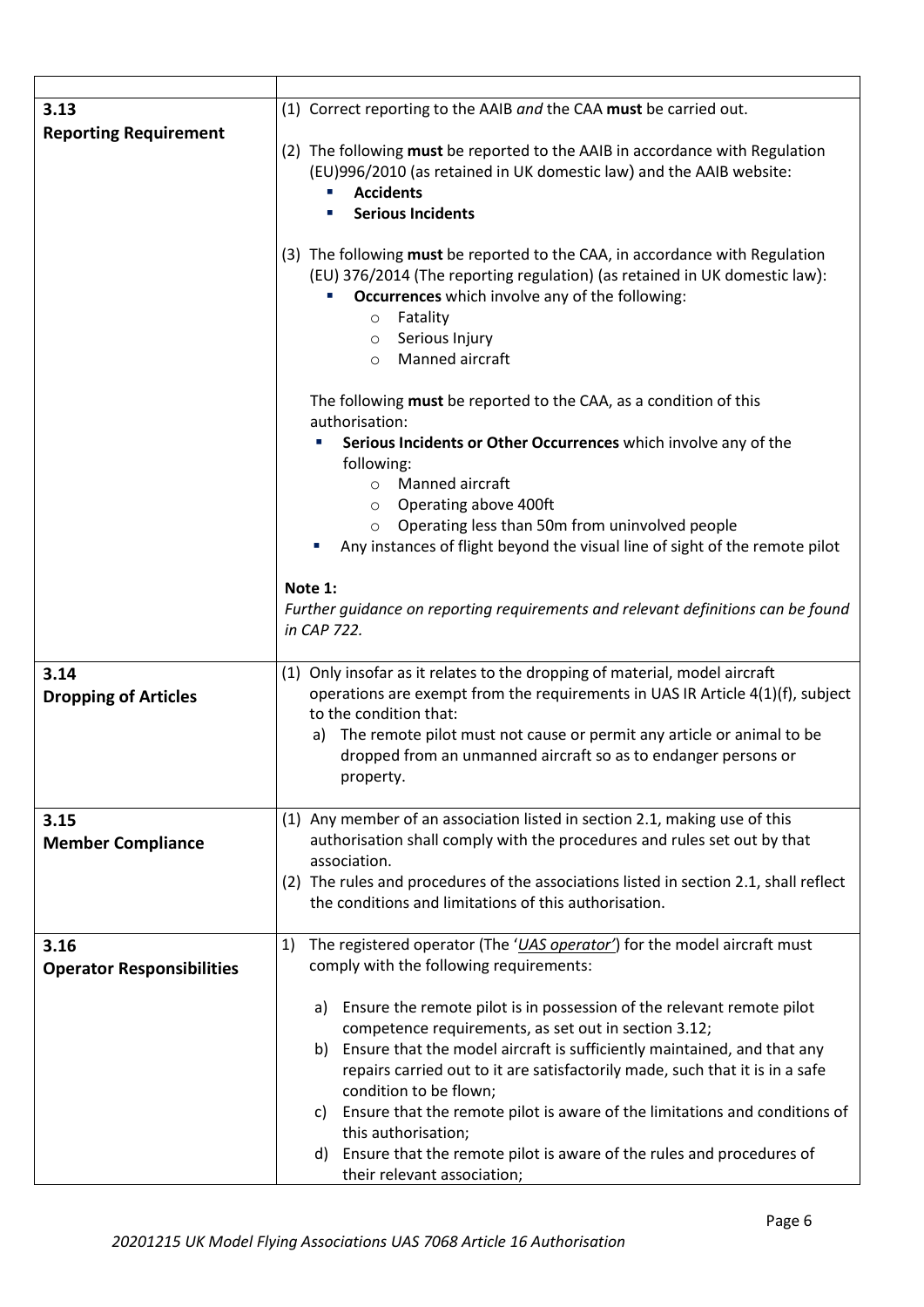|                                                           | e) Ensure that any necessary additional permissions or authorisations are<br>obtained for any specific flight;<br>Ensure the remote pilot is aware of any relevant airspace limitations;<br>f<br>Note 1:<br>It is acknowledged that in many instances, the UAS operator and the remote pilot<br>is the same person. In such cases, this person must discharge the responsibilities<br>of both the remote pilot (Section 3.10), and the UAS Operator.                                                                                                                                                                                                                                                                                                                                 |
|-----------------------------------------------------------|--------------------------------------------------------------------------------------------------------------------------------------------------------------------------------------------------------------------------------------------------------------------------------------------------------------------------------------------------------------------------------------------------------------------------------------------------------------------------------------------------------------------------------------------------------------------------------------------------------------------------------------------------------------------------------------------------------------------------------------------------------------------------------------|
| 4                                                         | <b>SPECIFIC CONDITIONS</b>                                                                                                                                                                                                                                                                                                                                                                                                                                                                                                                                                                                                                                                                                                                                                           |
| 4.1<br><b>Physically Constrained</b><br>unmanned aircraft | (1) Permission is not required to operate a control line or round-the-pole model<br>aircraft (as defined in section 7.1) within an Aerodrome Flight Restriction<br>Zone, providing all the following conditions are met:<br>a) The tether line does not exceed 25m;<br>The flight does not take place within the Runway Protection Zone (RPZ)<br>b)<br>part of the FRZ;<br>c) The MTOM, as defined in section 7.1, does not exceed 7.5Kg;<br>The flight does not take place over, or within the boundary of the<br>d)<br>protected aerodrome unless permission for the flight has been obtained,<br>as described in ANO article 94A.<br>Note 1:<br>This exemption is set out in in section 8.1.<br>Note 2:<br>Model aircraft, that are operating indoors, are not subject to the FRZ |
|                                                           | requirement set out in ANO article 94A.<br>(2) Control line and round-the-pole model aircraft (as defined in section 7.1)<br>operated within the limits of this authorisation, are exempt from the<br>competency requirements set out in section 3.12.<br>(3) Control line and round-the-pole model aircraft (as defined in section 7.1) are<br>exempt from all the requirements set out in ANO article 265E, providing all<br>the following conditions are met:<br>The tether line does not exceed 25m;<br>a)<br>The MTOM, as defined in section 7.1, does not exceed 1Kg.<br>b)<br>Note 3:<br>The Basic Regulation excludes powered tethered unmanned aircraft with a mass<br>of not more than 1kg from the requirements of the UAS IR. ANO Article 265E re-                       |
| 4.2<br><b>Free Flight Model Aircraft</b>                  | applies certain requirements of the UAS IR to tethered unmanned aircraft with a<br>mass of not more than 1Kg. Section 8.2 contains an exemption that sets out that<br>control line model aircraft and round the pole model aircraft (as defined in section<br>7.1) are exempt from the requirements of article 265E.<br>Before launching a free flight model aircraft, as defined in section 7.1, the<br>(1)<br>remote pilot, taking into account the expected performance of the aircraft,<br>the weather conditions, and any flight termination device fitted to the<br>aircraft, shall be reasonably satisfied that the expected flight path will not                                                                                                                             |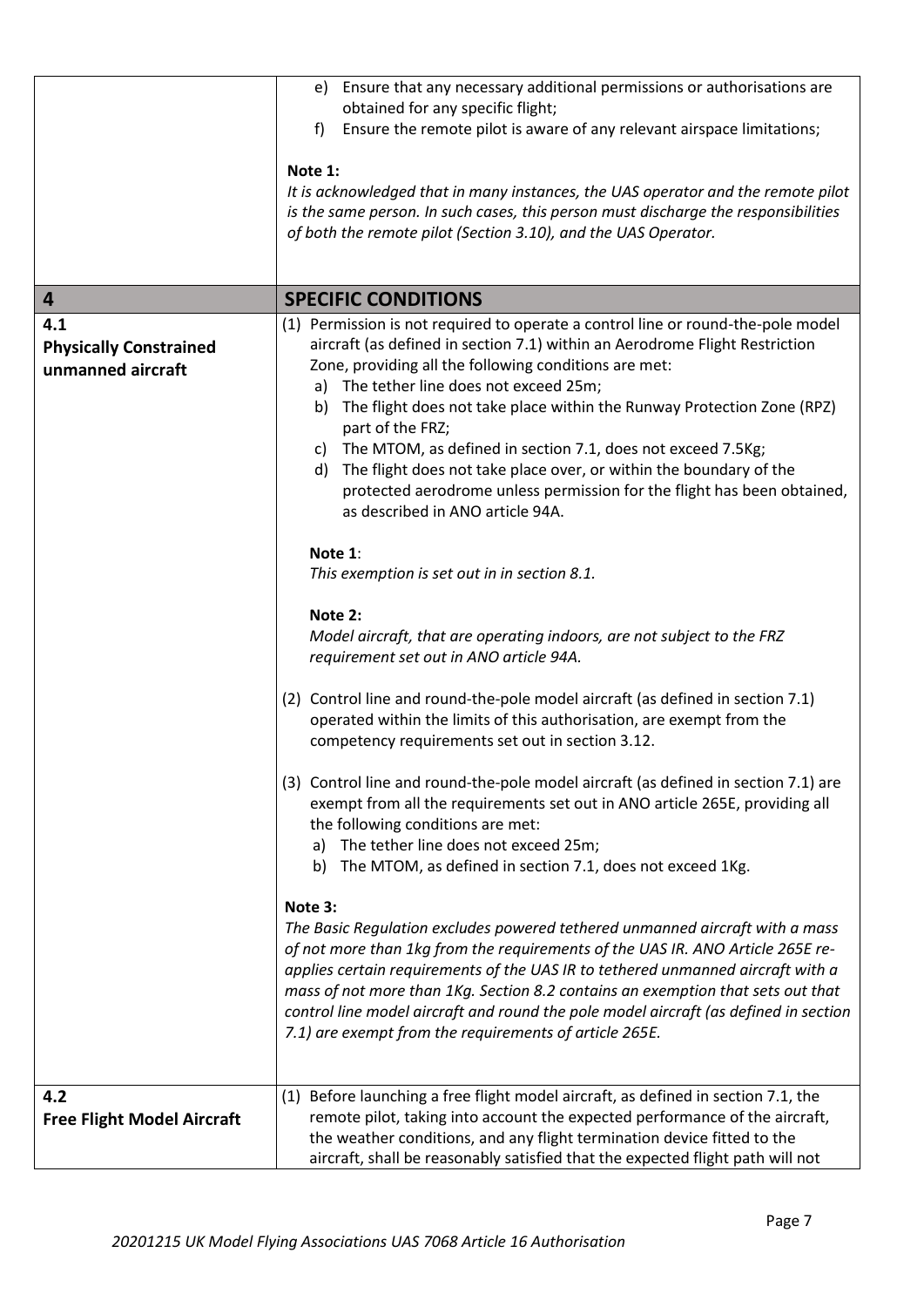|                                                   | infringe a Flight Restriction Zone, or any other airspace restriction (unless                                                                                                                                                                                                                                                                                                                                                                                                                                                                                                                                                                                                                                                                                                                                                                                                                                                                              |
|---------------------------------------------------|------------------------------------------------------------------------------------------------------------------------------------------------------------------------------------------------------------------------------------------------------------------------------------------------------------------------------------------------------------------------------------------------------------------------------------------------------------------------------------------------------------------------------------------------------------------------------------------------------------------------------------------------------------------------------------------------------------------------------------------------------------------------------------------------------------------------------------------------------------------------------------------------------------------------------------------------------------|
|                                                   | prior permission for flight within the airspace has been obtained).                                                                                                                                                                                                                                                                                                                                                                                                                                                                                                                                                                                                                                                                                                                                                                                                                                                                                        |
|                                                   | (2) The operation of free flight model aircraft must only be carried out within the<br>limits and conditions of this authorisation, or within the Open category of<br>operations.                                                                                                                                                                                                                                                                                                                                                                                                                                                                                                                                                                                                                                                                                                                                                                          |
|                                                   | (3) A free flight model aircraft, as defined in section 7.1, shall not be:<br>a. Launched, unless from an area which the remote pilot is able to satisfy<br>themselves is free from uninvolved people.<br>b. Launched, until the remote pilot has identified the area within which he<br>or she believes the aircraft will remain (the 'flight volume') based on the<br>considerations in (1).<br>Flown, unless the remote pilot is satisfied that the aircraft will remain<br>C.<br>within the flight volume.<br>d. Flown, unless the remote pilot is satisfied at the point of launch, that no<br>uninvolved persons will enter flight volume and may be endangered by<br>the flight of the free flight model aircraft.                                                                                                                                                                                                                                  |
|                                                   | (4) A free flight model aircraft, as defined in section 7.1, shall not be deliberately<br>flown beyond the visual line of sight of the remote pilot, unless otherwise in<br>accordance with a suitable authorisation.                                                                                                                                                                                                                                                                                                                                                                                                                                                                                                                                                                                                                                                                                                                                      |
| 4.3<br><b>First Person View model</b><br>aircraft | (1) A model aircraft may be flown by a remote pilot using first person view (FPV)<br>equipment subject to the limitations of this authorisation, and following<br>conditions (a) or (b), either:<br>The aircraft is flown in accordance with all of the following conditions:<br>a)<br>Within a sterile area- meaning a cordoned off, closed area that<br>i.<br>uninvolved persons are excluded from; and<br>The aircraft is not flown at a height in excess of 160 feet (50<br>ii.<br>metres) from the surface; and<br>iii.<br>In accordance with procedures specifically set out for the<br>purpose of the event, and in accordance with instruction from<br>the race director or other nominated person, including any<br>'terminate race and land immediately' instruction; and<br>Any observers are suitably briefed and aware of their<br>iv.<br>responsibilities, including the monitoring of people or aircraft<br>entering the cordoned off area; |
|                                                   | or<br>The aircraft is flown in accordance with all of the following conditions:<br>b)<br>The remote pilot is accompanied by a competent observer who<br>i.<br>maintains direct unaided visual contact with the unmanned<br>aircraft sufficient to monitor its flight path in relation to other<br>aircraft, persons, vehicles, vessels and structures for the purpose<br>of avoiding collisions and advises the remote pilot accordingly;<br>The MTOM of the aircraft does not exceed 3.5Kg;<br>ii.<br>iii.<br>The aircraft is not flown:<br>Within an aerodrome FRZ, unless appropriate permission<br>А.<br>has been obtained;<br>B. At a height of more than 1000ft above the surface, unless it is<br>a rotorcraft with more than 1 lift generating rotor or propeller<br>in which case the height shall not exceed 400ft above the<br>surface;<br>C. Unless within an area as set out in section 3.7.;                                                 |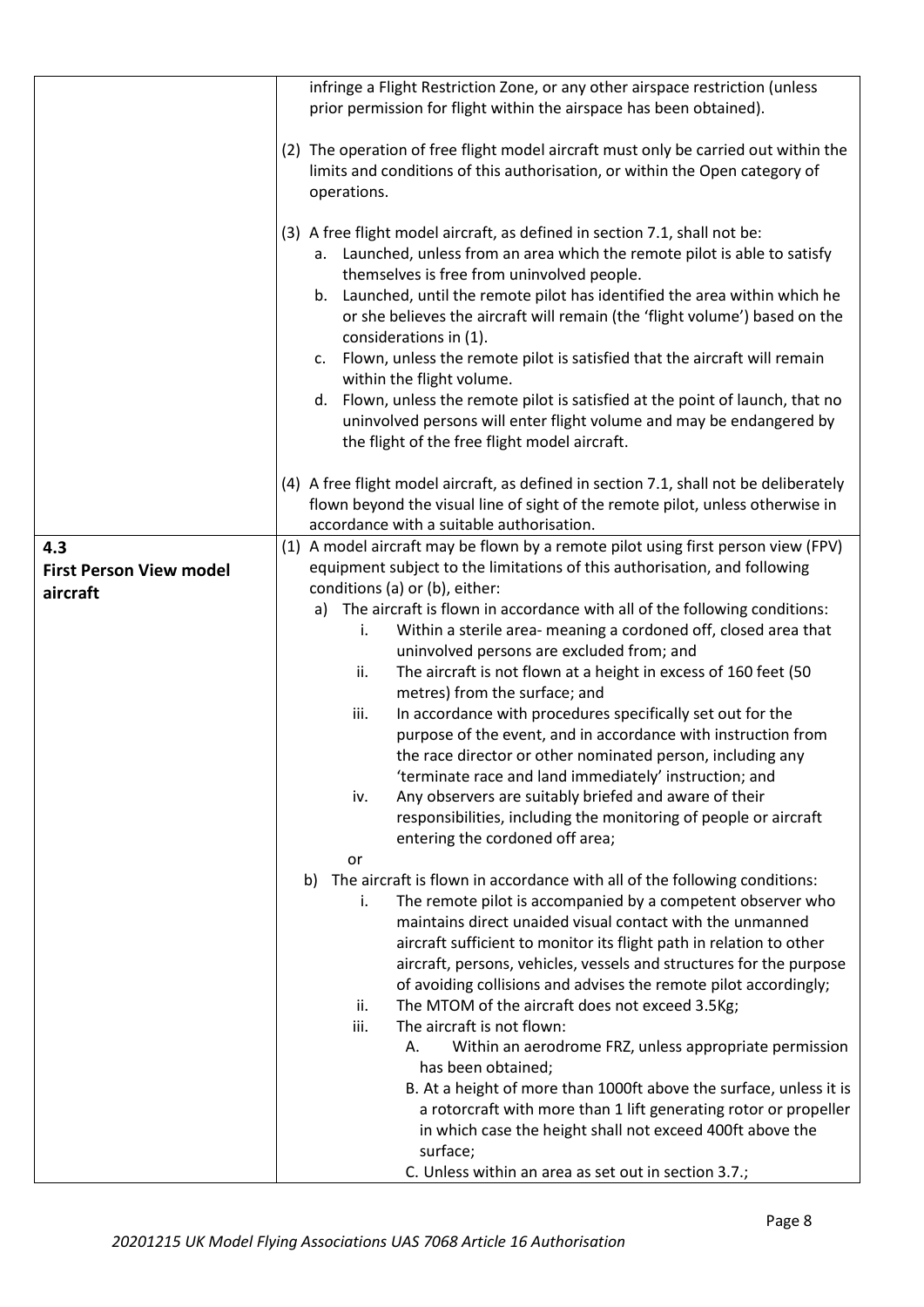|                                     | Over or within 150m of any assemblies of people, as<br>D.                                                                                          |
|-------------------------------------|----------------------------------------------------------------------------------------------------------------------------------------------------|
|                                     | defined in section 7.1;                                                                                                                            |
|                                     | E. Within 50m of any vessel, vehicle or structure which is not                                                                                     |
|                                     | under the control of the remote pilot.                                                                                                             |
|                                     | F. Within the minimum distances set out in section 3.11.                                                                                           |
| 4.4                                 | (1) Any operator and remote pilot who wishes to operate a model aircraft as part                                                                   |
| <b>Model Aircraft Display</b>       | of a flying display event may do so within the limits of this authorisation, in                                                                    |
| <b>Events</b>                       | accordance with CAP 403 and CAP 658 - or any subsequently updated or                                                                               |
|                                     | replacement document.                                                                                                                              |
|                                     | (2) Any such display which takes place above 400ft, must be notified to other                                                                      |
|                                     | airspace users through the use of a NOTAM.                                                                                                         |
|                                     |                                                                                                                                                    |
|                                     | (3) Should the operator wish to operate as part of a flying display outside any of                                                                 |
|                                     | the conditions within this authorisation, they must obtain a separate<br>authorisation for the operation, and an additional model aircraft display |
|                                     | authorisation using form SRG 1308 and in accordance with the CAA Scheme                                                                            |
|                                     | of Charges.                                                                                                                                        |
| 4.5                                 | (1) Non-UK residents may operate model aircraft in accordance with all operating                                                                   |
| <b>Operation of Model Aircraft</b>  | conditions of this authorisation, provided that they meet all the following                                                                        |
| by non-UK persons                   | conditions:                                                                                                                                        |
|                                     | Hold temporary or full membership of a UK model flying association<br>a)                                                                           |
|                                     | named in this authorisation;                                                                                                                       |
|                                     | b) Comply with the rules and practices of that association;                                                                                        |
|                                     |                                                                                                                                                    |
|                                     | Note 1:                                                                                                                                            |
|                                     | Any non-UK remote pilot must meet the requirements of section 3.12 in respect to                                                                   |
|                                     | pilot competence.                                                                                                                                  |
|                                     | Note 2:                                                                                                                                            |
|                                     | Any non-UK UAS operator must comply with the registration requirements set out                                                                     |
|                                     | in 3.5. This may be achieved by displaying the operator ID of a UK 'host' operator,                                                                |
|                                     | with their agreement and understanding of their legal obligations as a UAS                                                                         |
|                                     | operator of the aircraft.                                                                                                                          |
| 4.6                                 | (1) For the purposes of conducting 'trial flights' by non-members, the non-                                                                        |
| <b>Operations of Model Aircraft</b> | member may operate the controls of the model aircraft whilst under the                                                                             |
| by non-members under                | direct instruction and supervision of a member. In such an instance, the                                                                           |
| instruction                         | remote pilot receiving instruction does not need to comply with the                                                                                |
|                                     | competence requirements of set out in section 3.12.                                                                                                |
|                                     | (2) The registration requirements and registration display requirements (as set                                                                    |
|                                     | out in section 3.5) still apply.                                                                                                                   |
| 5                                   | <b>VALIDITY</b>                                                                                                                                    |
| 5.1                                 |                                                                                                                                                    |
| <b>Duration of the</b>              | This authorisation is valid:                                                                                                                       |
| Authorisation                       |                                                                                                                                                    |
|                                     | From: 31/12/2020                                                                                                                                   |
|                                     | To: 31/12/2021                                                                                                                                     |
|                                     |                                                                                                                                                    |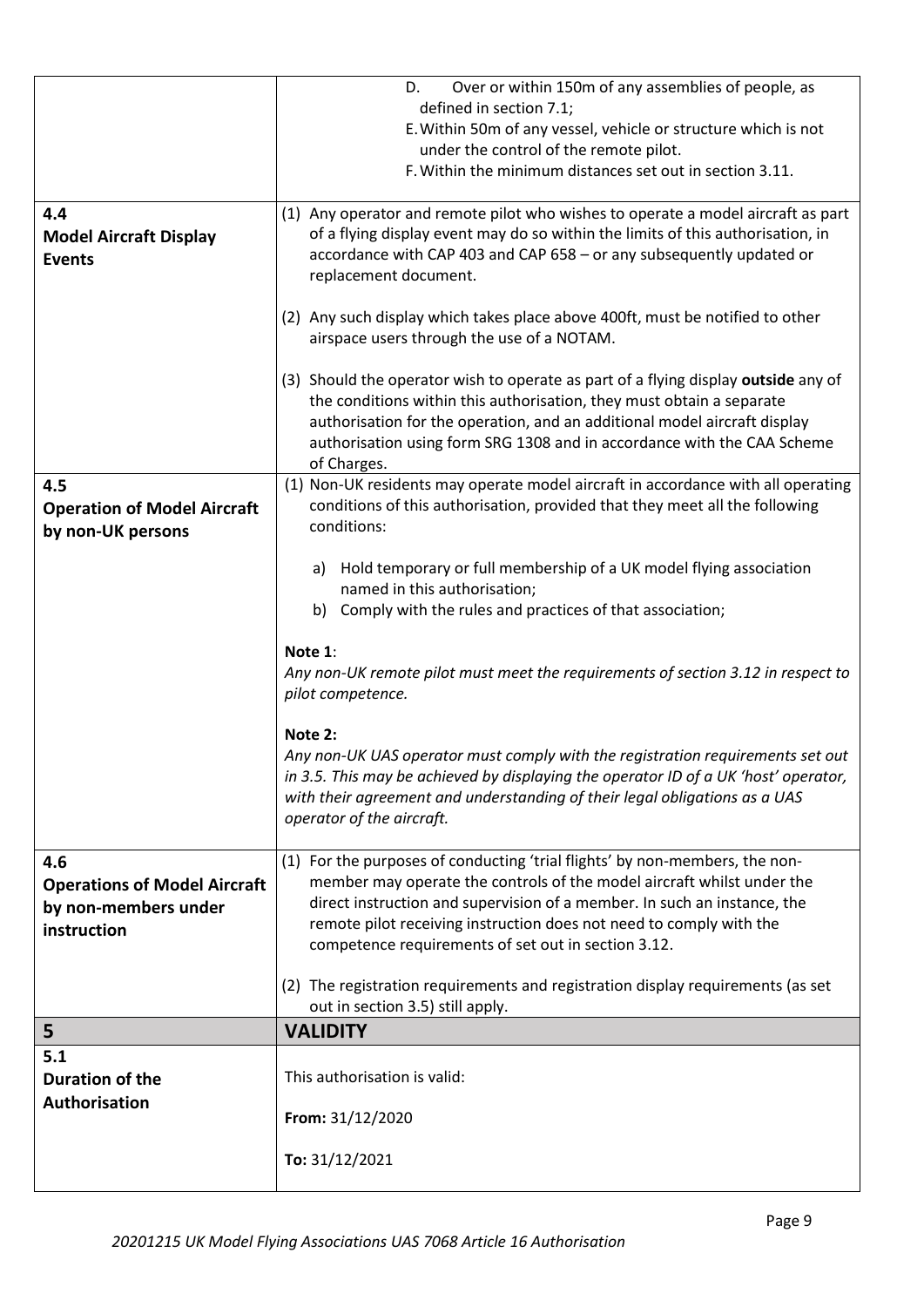|                                                                                                                           | Unless otherwise suspended.                                                                                                                                                                                                                                                                                                                                                                                                                                                                                                                                                                                                                                                                                                                                      |
|---------------------------------------------------------------------------------------------------------------------------|------------------------------------------------------------------------------------------------------------------------------------------------------------------------------------------------------------------------------------------------------------------------------------------------------------------------------------------------------------------------------------------------------------------------------------------------------------------------------------------------------------------------------------------------------------------------------------------------------------------------------------------------------------------------------------------------------------------------------------------------------------------|
| 5.2                                                                                                                       | This authorisation is issued under: UAS IR Article 16                                                                                                                                                                                                                                                                                                                                                                                                                                                                                                                                                                                                                                                                                                            |
| <b>Regulation references</b>                                                                                              | The operation described in section 4.1 is authorised under: ANO 2016, as<br>amended, article 266. These exemptions are set out in section 8.                                                                                                                                                                                                                                                                                                                                                                                                                                                                                                                                                                                                                     |
| 5.3<br><b>Combination of</b><br><b>Authorisations</b>                                                                     | This authorisation may not be used in conjunction with any other operational<br>authorisation, other than any General Exemption or General permission issued by<br>the CAA.                                                                                                                                                                                                                                                                                                                                                                                                                                                                                                                                                                                      |
| 6                                                                                                                         | <b>AUTHORISATION SIGNATURE</b>                                                                                                                                                                                                                                                                                                                                                                                                                                                                                                                                                                                                                                                                                                                                   |
| Signature / Stamp                                                                                                         | The associations detailed in section 2.1 are authorised to conduct UAS<br>Operations within the limitations and conditions set out within this<br>authorisation, providing they comply with this authorisation, Annex IX to<br>Regulation (EU) 2018/1139 and its implementing rules.                                                                                                                                                                                                                                                                                                                                                                                                                                                                             |
| <b>Date</b><br>DAY/MONTH/YEAR                                                                                             |                                                                                                                                                                                                                                                                                                                                                                                                                                                                                                                                                                                                                                                                                                                                                                  |
| $\overline{7}$                                                                                                            | <b>APPENDIX</b>                                                                                                                                                                                                                                                                                                                                                                                                                                                                                                                                                                                                                                                                                                                                                  |
| 7.1<br><b>Definitions</b><br>These definitions are<br>included for the purpose of<br>this specific authorisation<br>only. | 1) Assemblies of People:<br>Gatherings where persons are unable to move away due to the density of the<br>people present.<br><b>Automated model aircraft:</b><br>2)<br>A model aircraft with autonomous or automatic flight capability. This does not<br>include systems which are fitted for flight stabilisation purposes or flight<br>termination purposes, such as free-flight termination devices.<br><b>Built-Up Area:</b><br>3)<br>An area substantially used for industrial, recreational, commercial or residential<br>purposes.<br><b>Control Line model aircraft:</b><br>4)<br>A model aircraft that is controlled in flight by one or more lines, attached to a<br>handle, that work the required flight functions. The aircraft is connected to the |
|                                                                                                                           | remote pilot by these lines and so its flight is constrained to the surface of a<br>hemisphere around the remote pilot with a radius equal to the length of the lines.<br>5) First Person View (FPV):<br>In First Person View operations the remote pilot flies the aircraft using images<br>provided by cameras aboard the aircraft. When flying FPV the remote pilot<br>cannot monitor the flight path in relation to other aircraft, persons, vehicles,<br>vessels and structures for the purpose of avoiding collisions to the same extent as                                                                                                                                                                                                                |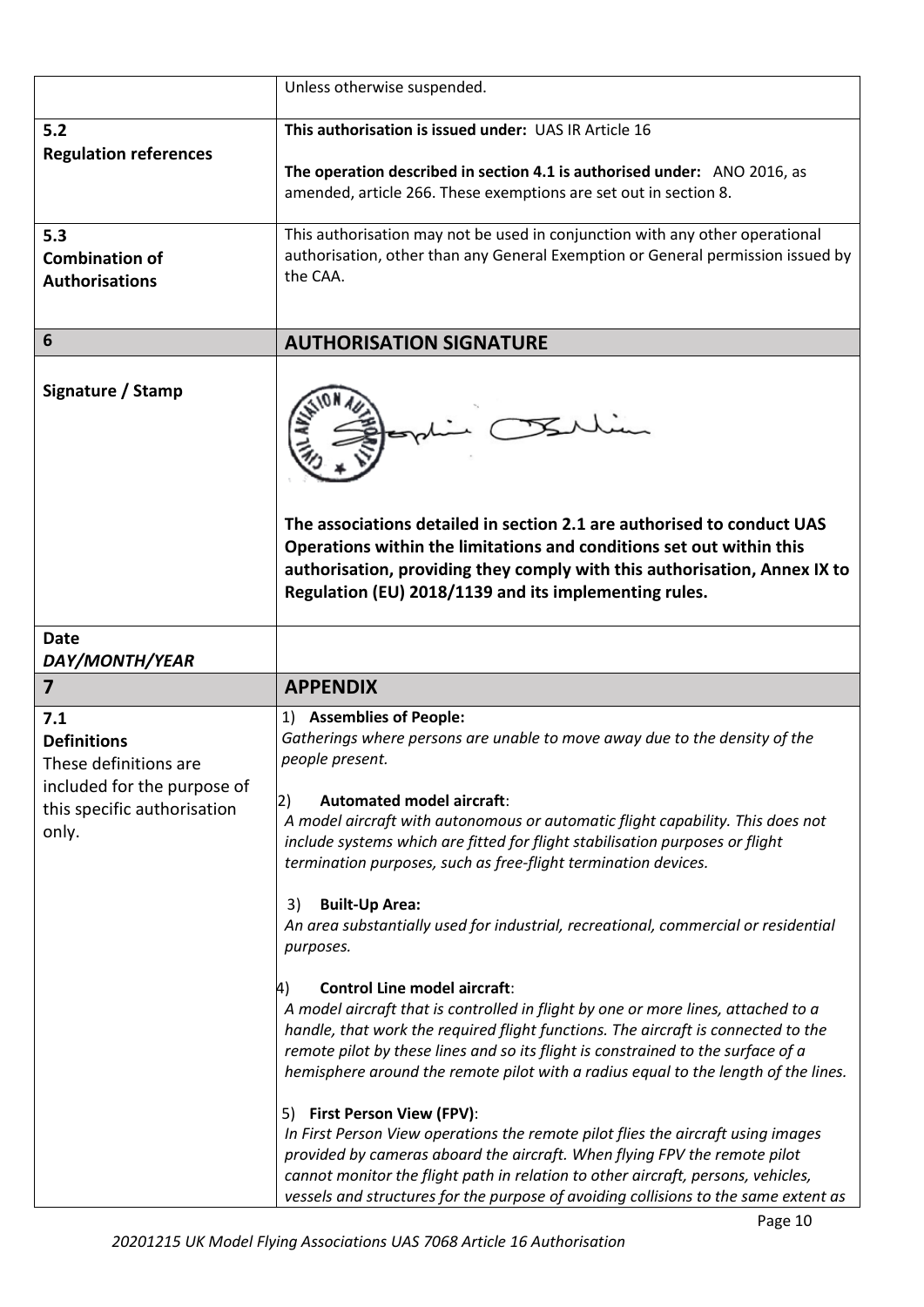*a remote pilot maintaining external direct, unaided visual contact with the aircraft.*

#### 6) **Free flight model aircraft**:

*A free-flight model aircraft cannot be remotely piloted and does not have software or systems for autonomous control of the flight path. A flight termination device may be fitted. The aircraft trim is adjusted prior to flight. The aircraft is trimmed (and fuelled if applicable) with the intent that it will follow a substantially circular path relative to the air and ultimately glide to a low velocity landing. A free-flight unmanned aircraft will drift relative to the user depending upon the speed and direction of the wind. The person in charge of the free-flight unmanned aircraft is deemed to be the remote pilot for the purposes of this authorisation.*

# 7) **Maximum Take Off Mass (MTOM):**

*MTOM or 'take-off mass' means the mass of the unmanned aircraft when it is ready for flight with all required equipment and batteries installed and all installed fuel tanks full.*

#### 8) **Model aircraft**:

*Any unmanned aircraft being flown purely for the recreational sport of model aircraft flying. This includes shop bought or home built aircraft, which are flown 'manually' using traditional control inputs rather than with any automation other than for flight stabilisation purposes. A model aircraft may be flown under the auspices of an association, or individually.*

*Note 1: This includes multi rotor aircraft which are being flown with 'direct' control inputs, and without any automation, other than for flight stabilisation purposes.*

# 9) **Physically constrained model aircraft**:

*A model aircraft that:* 

*a. is flying within a closed building or other physical construction forming a safely enclosed area; or* 

*b. is a control-line model aircraft; or* 

*c. is a round-the-pole aircraft.*

# 10) **Round-the-pole model aircraft**:

*A model aircraft that is tethered to a fixed point by one or more lines so that its flight is constrained to the surface of a hemisphere around the tether point with a radius equal to the length of the lines.*

# 11) **UAS IR:**

*Commission Implementing regulation (EU) 2019/947 on the rules and procedures for the operation of unmanned aircraft, as 'retained' in UK Domestic Law'.* 

#### 12) **Uninvolved Persons:**

*Persons who are not participating in the UAS operation or who are not aware of the instructions and safety precautions given by the UAS operator.*

#### **8 Air Navigation Order Exemptions**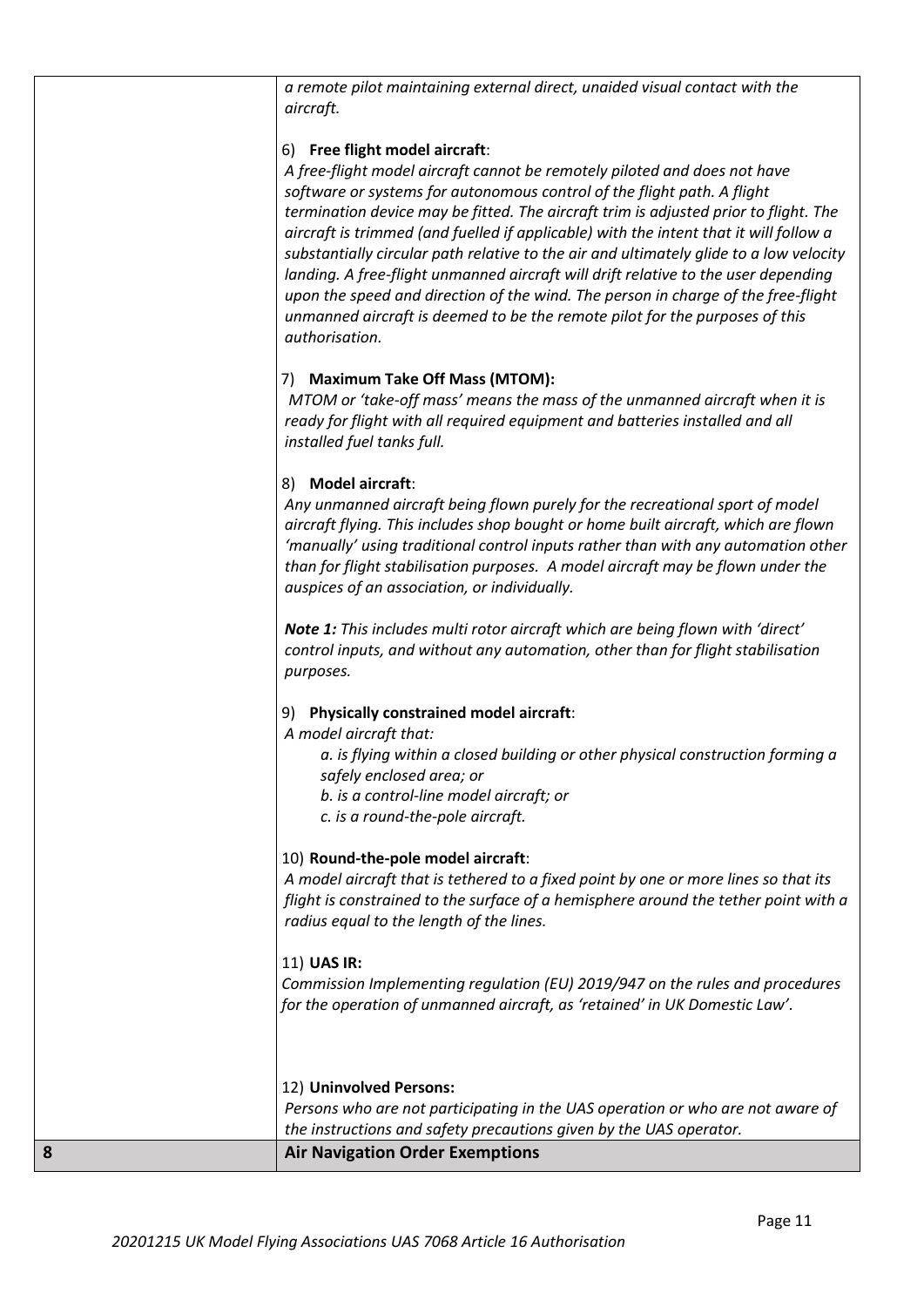| 8.1                                                               |                                                                                                                                                                                                                                        |
|-------------------------------------------------------------------|----------------------------------------------------------------------------------------------------------------------------------------------------------------------------------------------------------------------------------------|
| <b>Control line and Round-the-</b><br>pole Model Aircraft: Flight | Note 1:<br>This exemption facilitates section 4.1(1) of this authorisation.                                                                                                                                                            |
| <b>Restriction Zone Exemption</b>                                 |                                                                                                                                                                                                                                        |
|                                                                   | The Civil Aviation Authority (CAA), in exercise of its powers under article<br>1)<br>266 of the Air Navigation Order 2016 ('the Order') as amended, exempts<br>the remote pilot and UAS operator of a Control Line model aircraft or a |
|                                                                   | round-the-pole model aircraft, as defined in section 7.1 of this                                                                                                                                                                       |
|                                                                   | authorisation, from the requirement at article 94A to obtain permission to<br>fly within the flight restricted zone of a protected aerodrome subject to<br>the conditions in paragraphs 2 to 4 below.                                  |
|                                                                   |                                                                                                                                                                                                                                        |
|                                                                   | General requirements:<br>2)                                                                                                                                                                                                            |
|                                                                   | a) The remote pilot (within the meaning given in article 94G of the<br>Order), is:                                                                                                                                                     |
|                                                                   | In the case of a control line model aircraft: the person that is<br>$\bullet$<br>holding the control lines while the Control Line model aircraft<br>is in flight. Or;                                                                  |
|                                                                   | In the case of a round-the-pole model aircraft: the remote<br>٠<br>pilot of the model aircraft.                                                                                                                                        |
|                                                                   | b) The maximum length of the tether line of the control line or round-<br>the-pole model aircraft shall not exceed 25 metres.                                                                                                          |
|                                                                   | c) The flight does not take place within the Runway Protection Zone<br>(RPZ) part of the FRZ.                                                                                                                                          |
|                                                                   | The maximum take-off mass of the model aircraft shall not exceed<br>d)<br>7.5kg, including any batteries, fuel or payloads.                                                                                                            |
|                                                                   | The remote pilot shall not fly the aircraft over, or within the boundary of<br>3)<br>the protected aerodrome unless permission for the flight has been<br>obtained from:                                                               |
|                                                                   | a) any air traffic control unit at the protected aerodrome, if the flight, or<br>the part of the flight, takes place during the operational hours of the<br>air traffic control unit;                                                  |
|                                                                   | b) any flight information service unit at the protected aerodrome, if the<br>flight, or the part of the flight, takes place during the operational<br>hours of the flight information service unit and either:                         |
|                                                                   | there is no air traffic control unit at the protected aerodrome,<br>(i)<br>or                                                                                                                                                          |
|                                                                   | the flight, or the part of the flight, takes place outside the<br>(ii)                                                                                                                                                                 |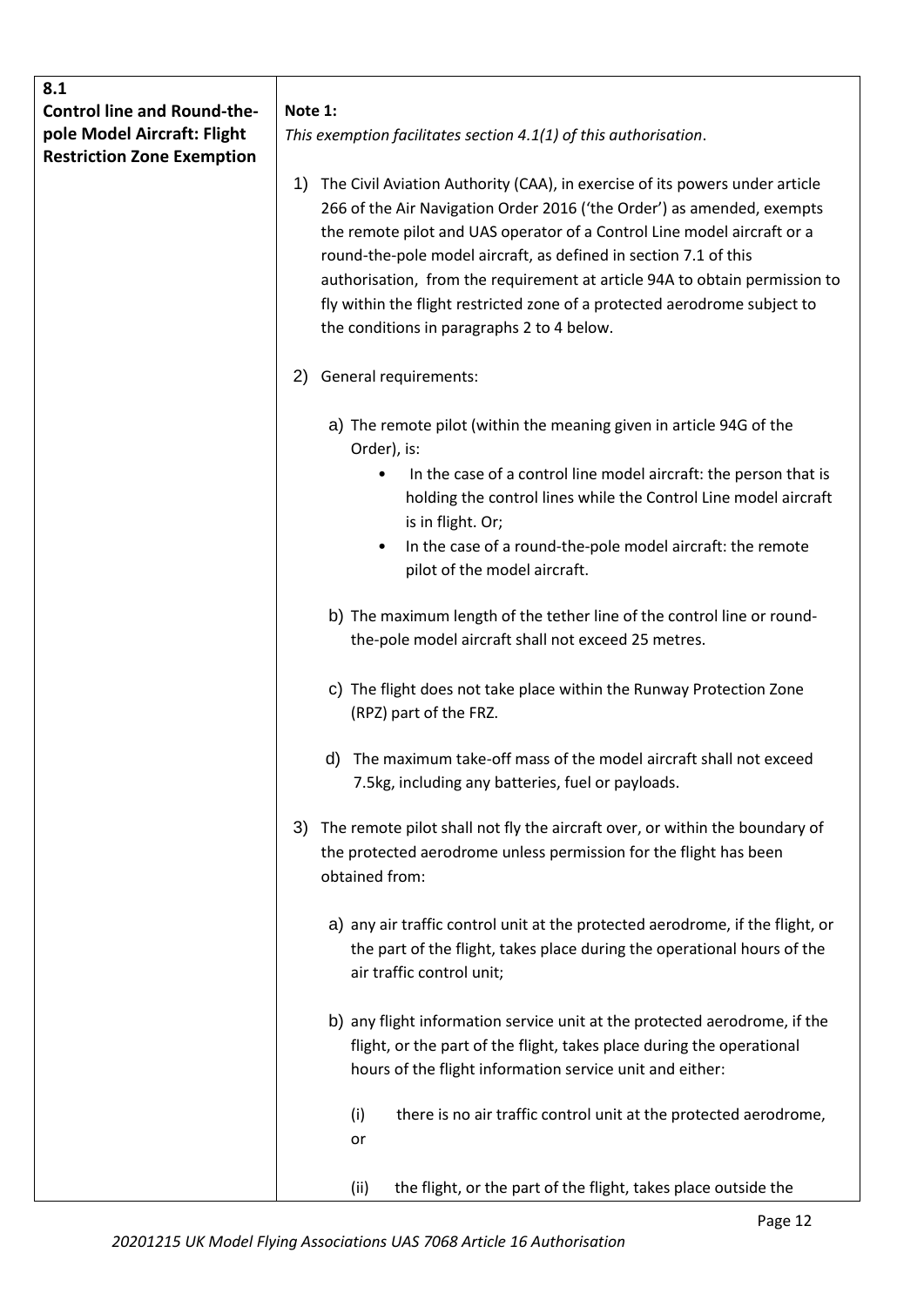|                                    | operational hours of the air traffic control unit at the protected<br>aerodrome;                                                                                                                                                                                                                                                           |
|------------------------------------|--------------------------------------------------------------------------------------------------------------------------------------------------------------------------------------------------------------------------------------------------------------------------------------------------------------------------------------------|
|                                    | c) from the operator of the protected aerodrome, if:                                                                                                                                                                                                                                                                                       |
|                                    | (i)<br>there is neither an air traffic control unit nor a flight information<br>service unit at the protected aerodrome; or                                                                                                                                                                                                                |
|                                    | the flight, or the part of the flight, takes place outside the<br>(ii)<br>operational hours of any such unit or units at the protected<br>aerodrome.                                                                                                                                                                                       |
|                                    | This exemption only applies to control line model aircraft or round-the-<br>4)<br>pole model aircraft that are flown for the purposes of sport or recreation.<br>It does not apply to 'tethered' flights of small unmanned aircraft that are<br>capable of vertical take-off/landing or hovering, such as helicopters or<br>multi copters. |
|                                    | Note 2:<br>This exemption supersedes General Exemption ORS4 1296, which is now revoked.<br>This is now contained within this Article 16 authorisation, and is no longer a<br>general exemption. Compliance with the entire authorisation is necessary to<br>make use of this exemption.                                                    |
| 8.2                                | Note 1:                                                                                                                                                                                                                                                                                                                                    |
|                                    | This exemption facilitates section 4.1(3) of this authorisation.                                                                                                                                                                                                                                                                           |
| <b>Control line and Round-the-</b> |                                                                                                                                                                                                                                                                                                                                            |
| pole Model Aircraft:               | The Civil Aviation Authority ('the CAA'), in exercise of its powers under<br>1)                                                                                                                                                                                                                                                            |
| <b>Registration and Pilot</b>      | article 266 of the Air Navigation Order 2016 ('the ANO'), exempts any                                                                                                                                                                                                                                                                      |
| <b>Competence Exemption</b>        | person involved in the flight of a control line model aircraft, or round-<br>the-pole model aircraft (as defined in section 7.1 of this authorisation)<br>from the requirements of article 265E in relation to the flight of such an                                                                                                       |
|                                    | aircraft.                                                                                                                                                                                                                                                                                                                                  |
|                                    | This exemption only applies to the flight of control line model aircraft or<br>2)                                                                                                                                                                                                                                                          |
|                                    | round-the-pole model aircraft (as defined in section 7.1 of this                                                                                                                                                                                                                                                                           |
|                                    | authorisation) that are conducted for the purposes of sport or recreation.                                                                                                                                                                                                                                                                 |
|                                    | It does not apply to 'tethered' flights of small unmanned aircraft that are                                                                                                                                                                                                                                                                |
|                                    | capable of vertical take-off/landing or hovering, such as helicopters or<br>multicopters.                                                                                                                                                                                                                                                  |
|                                    | This exemption only applies to the flight of control line model aircraft or<br>3)                                                                                                                                                                                                                                                          |
|                                    | round-the-pole model aircraft (as defined in section 7.1 of this                                                                                                                                                                                                                                                                           |
|                                    | authorisation) which have a MTOM (as defined in section 7.1 of this<br>authorisation) of not more than 1Kg, and which are flown with a                                                                                                                                                                                                     |
|                                    | restraining device of not more than 25m.                                                                                                                                                                                                                                                                                                   |
|                                    | Note 2:                                                                                                                                                                                                                                                                                                                                    |
|                                    | This exemption supersedes Official Record Series 4 No.1396, which is revoked.                                                                                                                                                                                                                                                              |
|                                    | This is now contained within this Article 16 authorisation, and is no longer a                                                                                                                                                                                                                                                             |